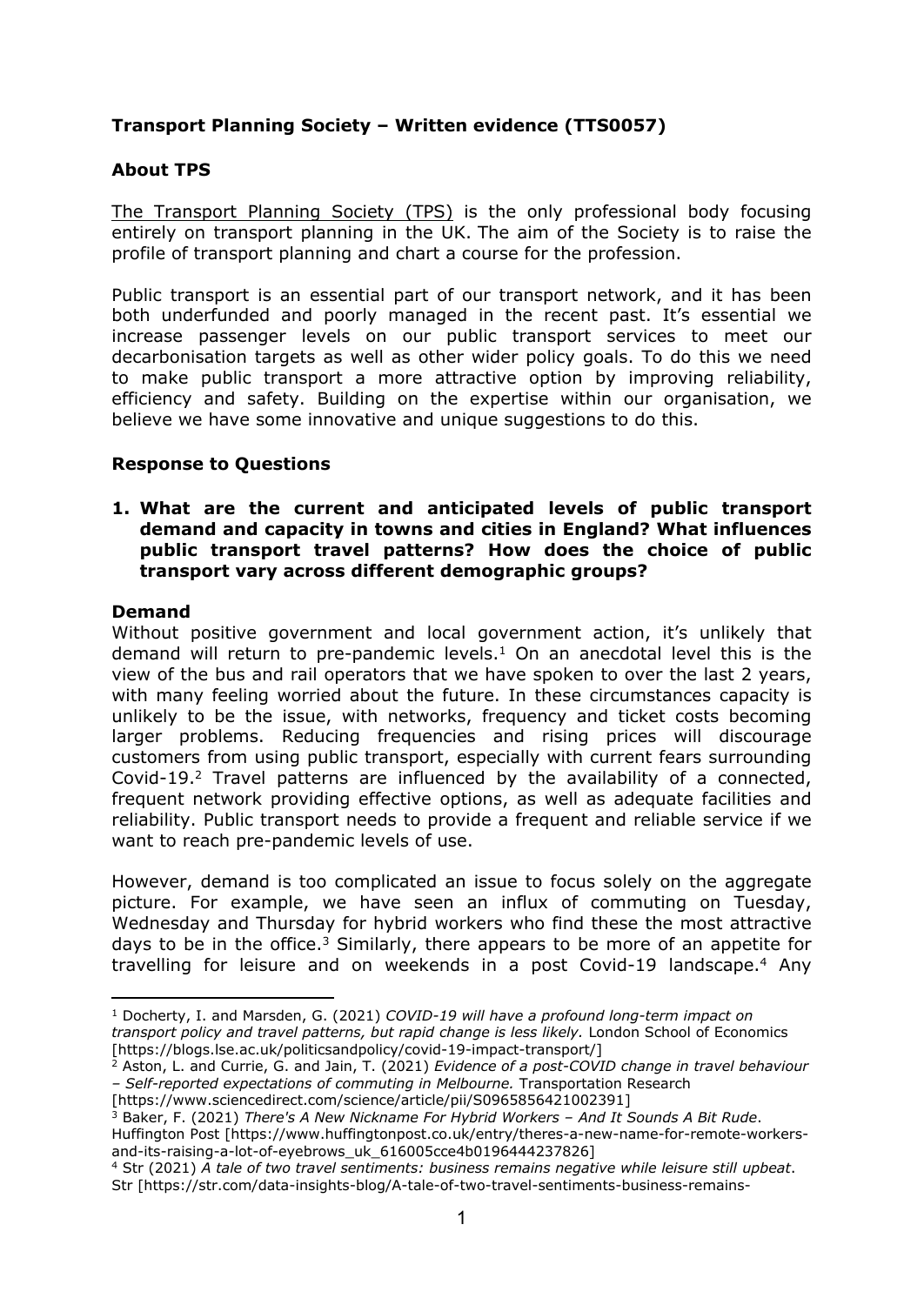emerging public transport policy should understand the complexities of these emerging travel trends and recognise which trips people are more likely to take post Covid-19 and for what reasons. We must be cognisant of the regional differences in demand instead of taking a London centric view of all towns and cities.

Demand for longer distance public transport will likely remain stagnant as remote working remains popular and commuters continue to adjust their travel behaviour.<sup>5</sup> We expect there to be latent demand for more local journeys, particularly in the traditional commuter belt. The demand for public transport is likely to now be greater in the (traditional) inter peak period (10:00 – 16:00) with less longer distance peak period commuting in particular.<sup>6</sup>

## **E - Mobility**

There has been a sharp increase in the adoption of E-mobility such as e-scooters and e-bikes in the past few years. With the popularity of trials coupled with the pandemic, E-scooter use in particular has shot up.<sup>7</sup> Just how this affects public transport demand is not quite yet fully known and deserves further research. Some evidence has shown E-mobility to act as a key player in multi modal journeys, increasing overall demand for public transport by acting as a solution to the first/last mile problem.<sup>8</sup> The decision by Transport for London to ban Escooters on their transport networks will in that light have inevitable adverse effects on public transport use in the capital.<sup>9</sup>

## **Demographics**

Evidence is emerging of how public transport demand of different demographic groups has been affected by the COVID-19 lockdowns. A study in Zurich found not just changes in demand but also in route choice; this paper also contains a literature list of further valuable studies worldwide.<sup>10</sup> A study in Melbourne no statistically significant differences.<sup>11</sup>

negative-while-leisure-still-upbeat]

<sup>5</sup> Bloom, N. and Mizen, P. and Taneja, S. (2021) *What is the future of commuting to work?* Economics Observatory [https://www.economicsobservatory.com/what-is-the-future-ofcommuting-to-work]

<sup>6</sup> International Association of Public Transport (2020) *Flattening peak travel time: measures to better distribute travel demand*. International Association of Public Transport

<sup>[</sup>https://cms.uitp.org/wp/wp-content/uploads/2021/03/Knowledge-Brief-Flattening-the-Peak\_DEC2020.pdf]

<sup>7</sup> Intelligent Transport (2021) *UK fuel crisis causes 44 per cent increase in demand for Voi escooters.* Intelligent Transport [https://www.intelligenttransport.com/transport-news/128513/ukfuel-crisis-increase-demand-voi-e-scooters/]

<sup>8</sup> Fearnley, N. and Hegna Berge, S. and Johnsson, E. (2020) *Patterns of E-Scooter Use in Combination with Public Transport.* Transport Findings [https://findingspress.org/article/13707 patterns-of-e-scooter-use-in-combination-with-public-transport]

<sup>9</sup> Transport for London (2021) *TfL announces safety ban of e-scooters on transport network.* Transport for London *[*https://tfl.gov.uk/info-for/media/press-releases/2021/december/tflannounces-safety-ban-of-e-scooters-on-transport-network]

<sup>10</sup> Corman, F. and Marra, A. D. and Sun, L. (2022) *The impact of COVID-19 pandemic on public transport usage and route choice: Evidences from a long-term tracking study in urban area.* Transport Policy [https://www.sciencedirect.com/science/article/pii/S0967070X21003620] <sup>11</sup> Aston, L. and Currie, G. and Jain, T. (2021) Evidence of a post-COVID change in travel behaviour – Self-reported expectations of commuting in Melbourne. Transportation Research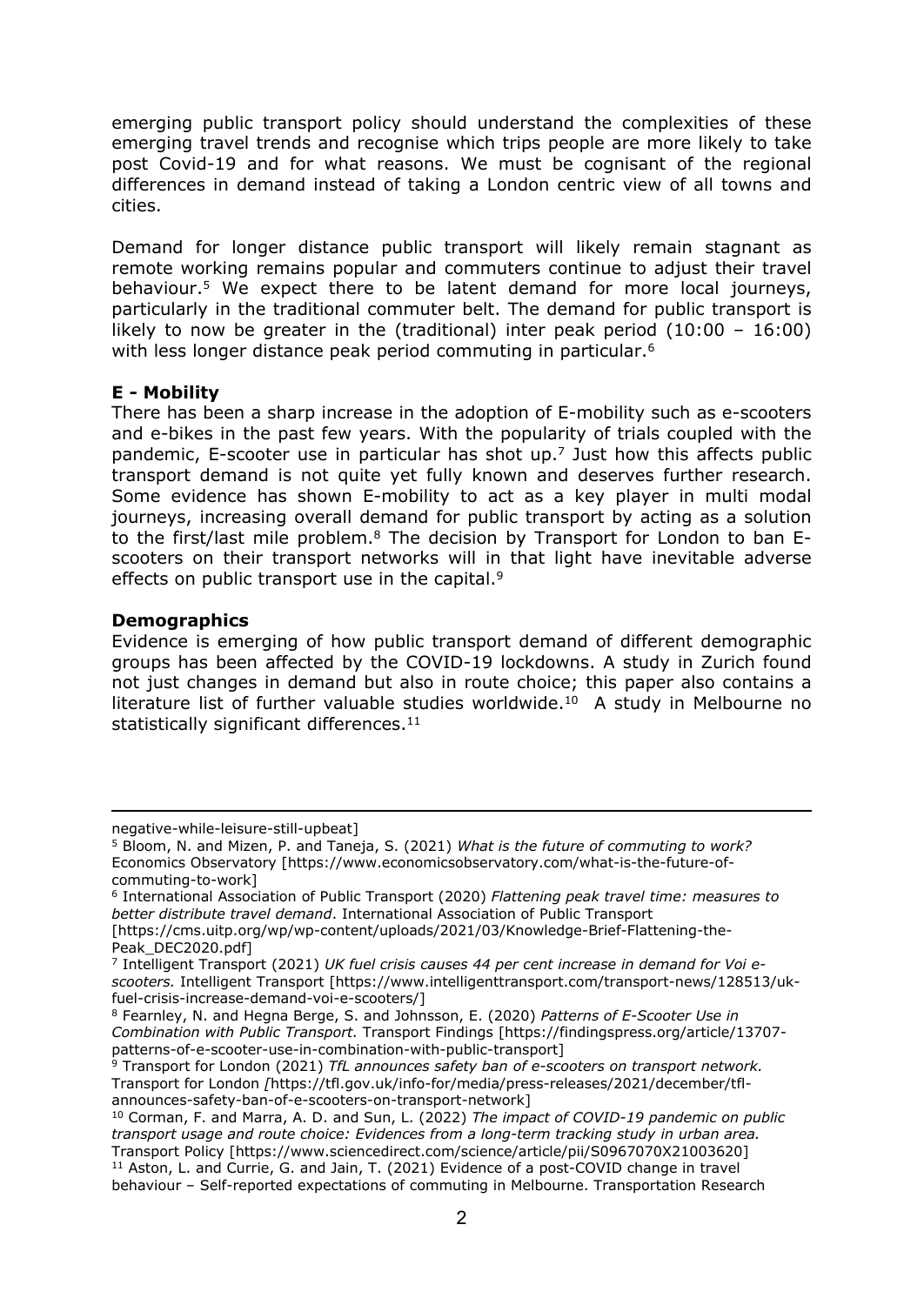## **2. How might public transport travel patterns shift in the next 10 years? What impact could digitalisation and the COVID-19 pandemic have on travel patterns in the long term?**

## **An active approach**

Rather than creating policy in a response to what *could* happened we should be thinking more actively about what *should* happen e.g., we need to decarbonise transport regardless of what travel patterns.<sup>12</sup> For this to happen we need to focus on how public transport and the behaviours of customers must shift. There is a need to understand on a macro and micro level how people's lifestyle choices have been impacted by the pandemic and to then design a (public) transport future that facilitates that rather than assume that a return to the previous normal is possible, or even desirable.

Improving public transport (PT) will help to support the behaviour change we need to see. For example, improving the reliability, efficiency and safety of our PT networks should result in an increase in ridership. But we also must improve the sustainability of our networks which for bus and rail primarily takes the form of electrification. There is a lot of work currently being done in this area which we can learn from.  $13$ 

## **Covid-19 and working patterns**

With a greater number of people spending more time at home working remotely and travelling on the weekends, there is a clear opportunity to encourage this further by running offers at weekends, public holidays and potentially evenings so that people can still have the face-to-face social interactions which they used to have in the workplace.

Future travel patterns could be affected positively via Local Transport Plans, with networks developed in collaboration with operators to be included in local planning policy so they are linked to new housing and employment development.

#### **Future Proofing**

The way we as transport planners protect ourselves for the future is through effective scenario planning. The Covid-19 pandemic has shown how unprepared the transport industry were for unforeseen events. As the pandemic has changed the way we travel, perhaps indefinitely, the way we plan for the future needs to reflect that and prepare for other future threats. This must go beyond just planning for new variants or pandemics, we must plan for different economic futures (future crashes, growth or degrowth in major cities/success of levelling up, anti-globalisation), population change and of course climate change.<sup>14</sup>

## **Digitalisation**

<sup>12</sup> Department for Transport (2021) *Decarbonising Transport a Better, Greener Britain.* Department for Transport

*<sup>[</sup>*https://assets.publishing.service.gov.uk/government/uploads/system/uploads/attachment\_data/fi le/1009448/decarbonising-transport-a-better-greener-britain.pdf]

<sup>13</sup> Europe Commission (2017) *Electrification of the Transport System.* European Commission [https://ec.europa.eu/newsroom/horizon2020/document.cfm?doc\_id=46368]

<sup>14</sup> Curry, A. and Lyons, G. and Rohr, C. and Rothnie, A. and Smith, A. (2021) *Scenario planning for transport practitioners.* Transportation Research Interdisciplinary Perspectives [https://www.sciencedirect.com/science/article/pii/S2590198221001445]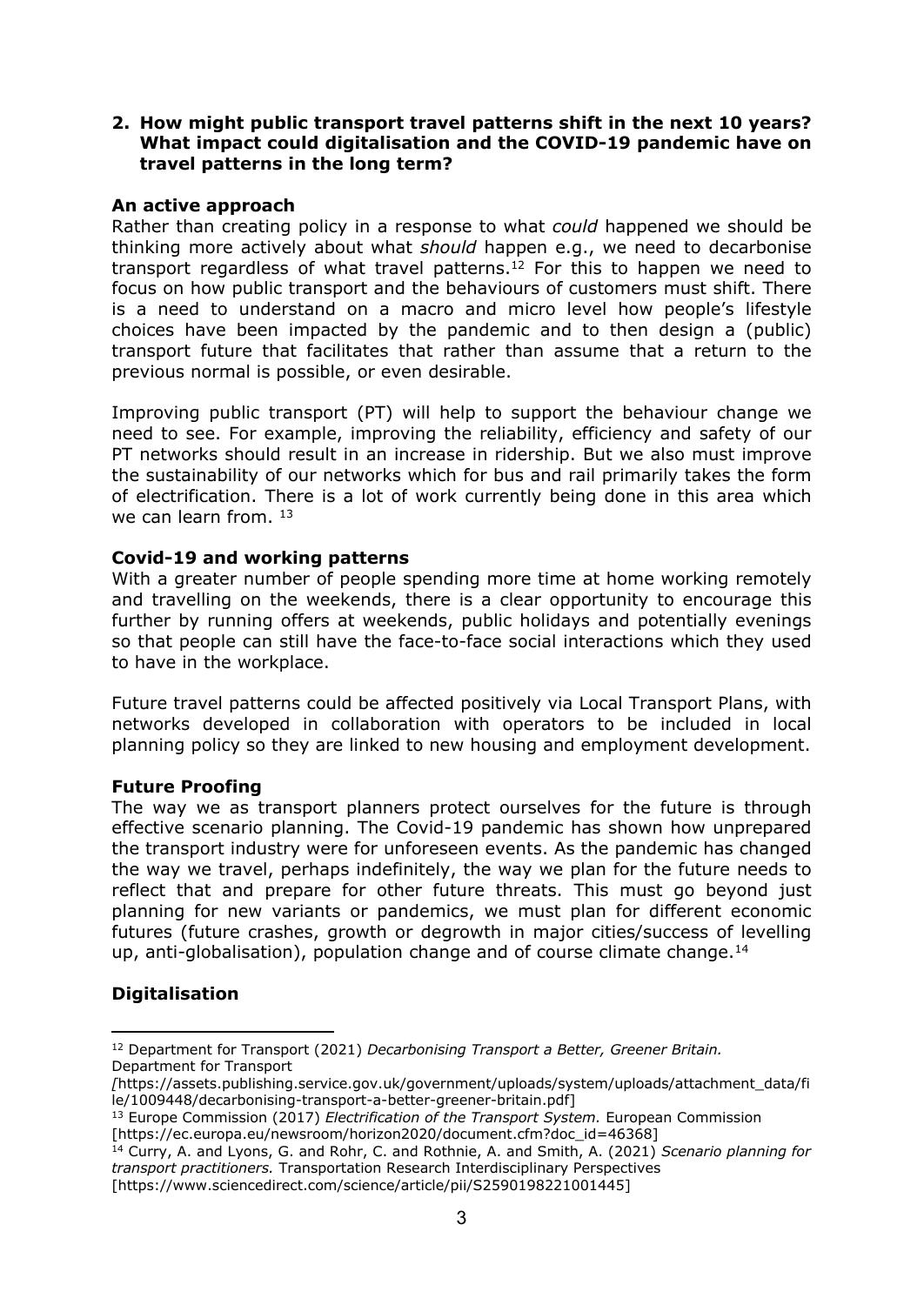Digitalisation will affect travel patterns in different ways. Firstly, it has allowed for home working to become feasible and popular, which may be expected to increase as the technology in home offices improves. This is likely to reduce travel at traditional commuter times but may increase the short trips made when home workers are at home, which are often made by walking or cycling, not returning to public transport. <sup>15</sup>

Advances in digital technology should allow for improvements in ticketing and the real time information available on public transport. With regards to ticketing, the goal should be to replicate London's Oyster system allowing for multi modal travel using one card.<sup>16</sup> There are countless examples of good real time information initiatives whether that's apps or information displayed on the network.<sup>17</sup> In general, operators should aim to provide as much information as possible in a concise and accessible manner.

Digitalisation and the evolution towards MaaS (mobility as a service) increase the use of multiple other modes of transport beyond public transport like taxis, shared options and other E-mobility. We consider it eminently possible to increase the use of other, complementary modes to PT without necessarily decreasing the use of public transport. Supporting the viability of E-scooters (shared or owned) can solve the first/last mile problem thereby increasing public transport ridership. Careful licensing of the commercial operation of shared emobility options is needed to strengthen, rather than weaken the commercial operation of mass public transport services.

## **3. What can be done to improve connectivity across public transport modes? How could better integration be delivered in urban areas outside London?**

## **Subregional Transport Bodies**

To replicate the successes of London it is worth looking at what Transport for London (TfL), and other similar regional transport bodies like Transport for West Midlands and Transport for Greater Manchester, do well. What is hugely important is to develop land use planning and transport policy at the same time. Doing this well means that all new developments can be sufficiently linked to the existing transport network. We cover this point further when answering question 6.

It's crucial that local authorities work collaboratively with public transport providers to develop an integrated network which can evolve and improve over time. It needs to consider interchanges, frequency, connectivity, comfort, and price, including simplified ticketing/pricing. Again, there are already good examples of this in some of our major cities, particularly TfL in London.<sup>18</sup>

<sup>15</sup> PJA (2021) *An analysis of travel and work, pre and post pandemic times.* PJA *[*https://pja.co.uk/2021/09/15/6471/]

<sup>16</sup> Elliot, J. and Ford, M. and Umar, A (2019) *Smart and integrated ticketing options.* Transport for the South East

<sup>[</sup>https://transportforthesoutheast.org.uk/app/uploads/2020/11/Smart-and-integrated-ticketingoptions.pdf]

<sup>17</sup> Jaffe E, (2018) *The real benefits of real-time transit data*. Sidewalk Talk

<sup>[</sup>https://medium.com/sidewalk-talk/the-real-benefits-of-real-time-transit-data-1fee19988b73 <sup>18</sup> Andison, P. and Dickie, J. and De Cani, R. and Nothstine, A. and Phillips, D and Tyndall, A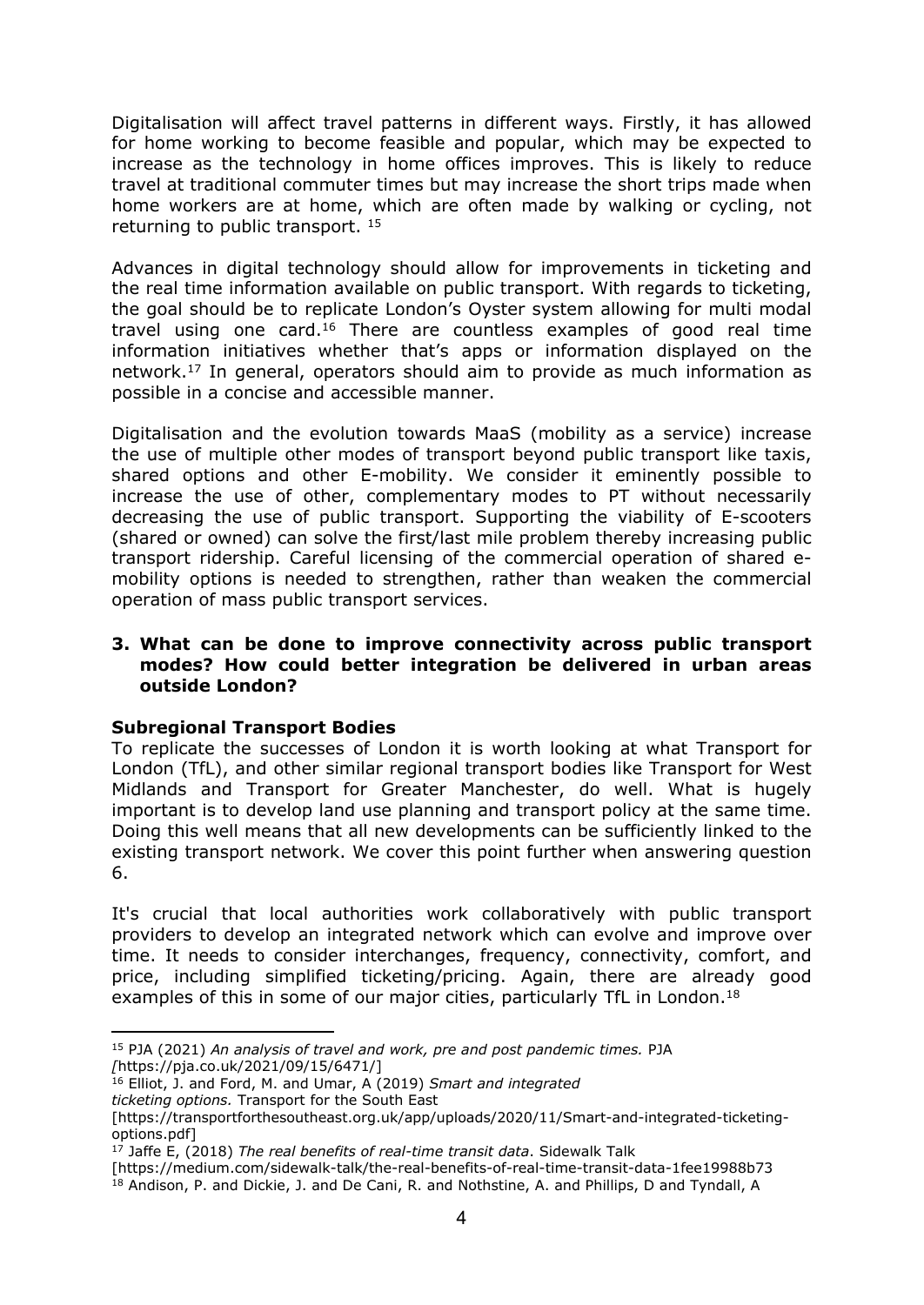## **Mobility as a Service**

Mobility as a Service (MaaS), or at least the principles of MaaS, should stand front and centre of robust future public transport plans, particularly in relation to payments and information.<sup>19</sup> This requires national leadership promoting behaviour change from private motor vehicles to a unified, non-car transport network (rather than leave individual operators or individual authorities to plough lone furrows). We also need to continue creating successful mobility hubs where future mobility (e-scooter/e-bikes etc) options provide the last mile connectivity to/from public transport.<sup>20</sup>

What is just as important as providing good public transport are the successful marketing and communication campaigns that promote the use of them. Many regions focus heavily on integrating operations networks but not enough get operators marketing and communications teams working collaboratively.

## **4. What are the likely areas of innovation in urban public transport over the next 10 years? How should public policy be shaped considering both incremental and transformational innovations? How could data help transport services meet consumer demand?**

#### **Data**

There needs to be a greater emphasis on data within public transport policy. For example, ensuring people know how busy or quiet a service or specific carriage is or is expected to be before they embark on their journey is a simple way we can make public transport a more attractive option, particularly in a post COVID-19 world.

Another practical example of the use of data is replacing pre-paid season tickets with a retrospective payment system that charges you for the number of journeys actually undertaken rather than paying in advance for the number of days or journeys a user 'thinks' they're going to make.<sup>21</sup>

#### **Vehicle technology**

Of course, vehicle technology and quality must continue to improve, both in terms of emissions to meet our desired emissions targets, and internal comfort/facilities. At some point electrification and automation could help improve frequency and the network availability of public transport in both urban and rural areas. However, that change is likely still longer than 10 years away. Fuel supplies are still evolving for rail and bus operations and the demand for

<sup>(2021)</sup> *Transport in London New solutions for a changing city.* London First

<sup>[</sup>https://www.londonfirst.co.uk/sites/default/files/documents/2021-01/TransportInLondon.pdf] <sup>19</sup> International Association of Public Transport (2018) *Mobility as a Service: with great potential comes great discussion.* International Association of Public Transport

<sup>[</sup>https://uitpsummit.org/mobility-as-a-service-with-great-potential-comes-great-discussion/] <sup>20</sup> Collaborative Mobility UK (2019) *Mobility Hubs*

*Guidance.* Collaborative Mobility UK [https://como.org.uk/wp-content/uploads/2019/10/Mobility-Hub-Guide-241019-final.pdf]

<sup>21</sup> Stagecoach (2018) *World's first 'retrospective pricing' rail ticketing app being tested by stagecoach.* Stagecoach [https://www.stagecoachgroup.com/media/news-releases/2018/2018-12- 03.aspx]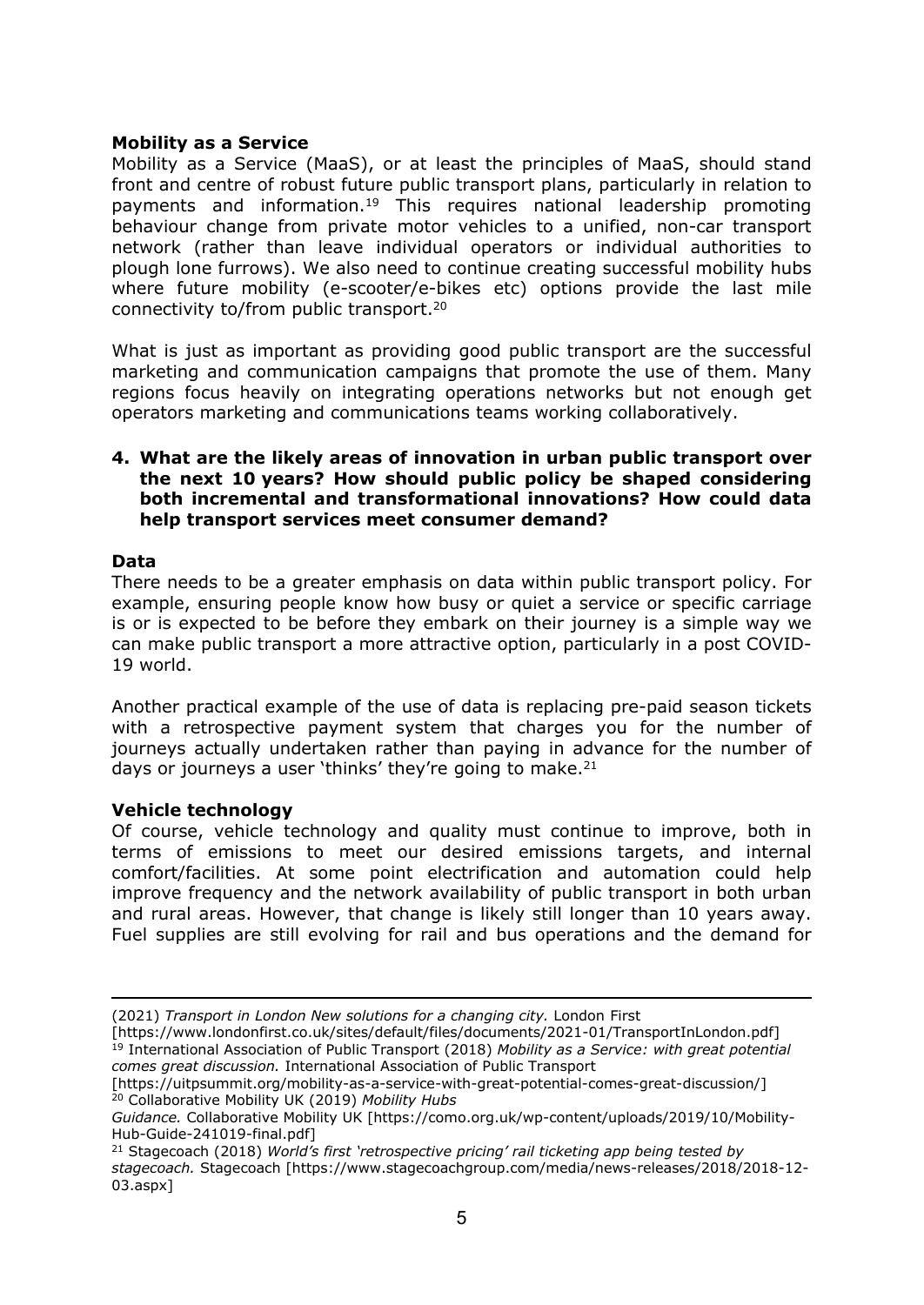sustainable electrical energy has the possibility to overwhelm supplies in the future. <sup>22</sup>

## **Road works**

Data and connectivity must resolve problems associated with disruption on transport networks. Major road infrastructure works should be supported by a robust travel demand management plan to help road users to adapt their behaviours, which can include increasing their awareness of public transport options.

### **5. Are local authorities well equipped with appropriate funding and powers to deliver high-quality public transport services? Would further devolution of transport policy contribute to better outcomes?**

## **Lack of capacity and capability and the differences in Local Authorities**

In general, Local Authorities (LA's) lack the capacity and capability to deliver high quality public transport services, but this is not always the case everywhere. As mentioned previously, TfL and some of the other combined authorities located in urban conglomerates have the funding to deliver a frequent and good standard of service, particularly in the urban centres. However, outside of these city centres, and especially in rural England, the standard or provision drops off considerably.<sup>23</sup>

In these LA's with less capacity and capability, there is a substantial training demand to be met. Most new developments remain car dominated, and the authorities have neither the power nor the capacity to insist on public transport provision.<sup>24</sup> This is further complicated by the split in responsibilities for planning and transport across 2 tier authorities.

## **Support beyond funding**

Funding alone is not always what LA's need. Those that plan and operate public transport (whether public or private sector) also require intellectual support.<sup>25</sup> Too many local authorities rely on consultant support without being able to increase in-house capabilities. Central government could drive support programmes that local authorities can tap into. These should offer support for all aspects of delivery from network planning through payment systems to behaviour change marketing and communications. The current model is inefficient.

<sup>22</sup> Oudalov, A. and Salge, G. (2020) *Could electric vehicles pose a threat to our power systems?* World Economic Forum [https://www.weforum.org/agenda/2020/08/could-electric-vehicles-posea-threat-to-our-power-systems/]

<sup>23</sup> Kubitz, B. (2021) *Travel solutions for rural communities.* Smart Transport

<sup>[</sup>https://www.smarttransport.org.uk/insight-and-policy/latest-insight-and-policy/travel-solutionsfor-rural-communities]

<sup>24</sup> Transport for New Homes (2022) *Building Car Dependency: The Tarmac Suburbs of the Future*. Transport for New Homes [https://www.transportfornewhomes.org.uk/the-project/building-cardependency/]

<sup>25</sup> Department for Transport (2022) *Call for transport leaders to help 'super-charge' skills and build future workforce.* Department for Transport [https://www.gov.uk/government/news/call-fortransport-leaders-to-help-super-charge-skills-and-build-future-workforce]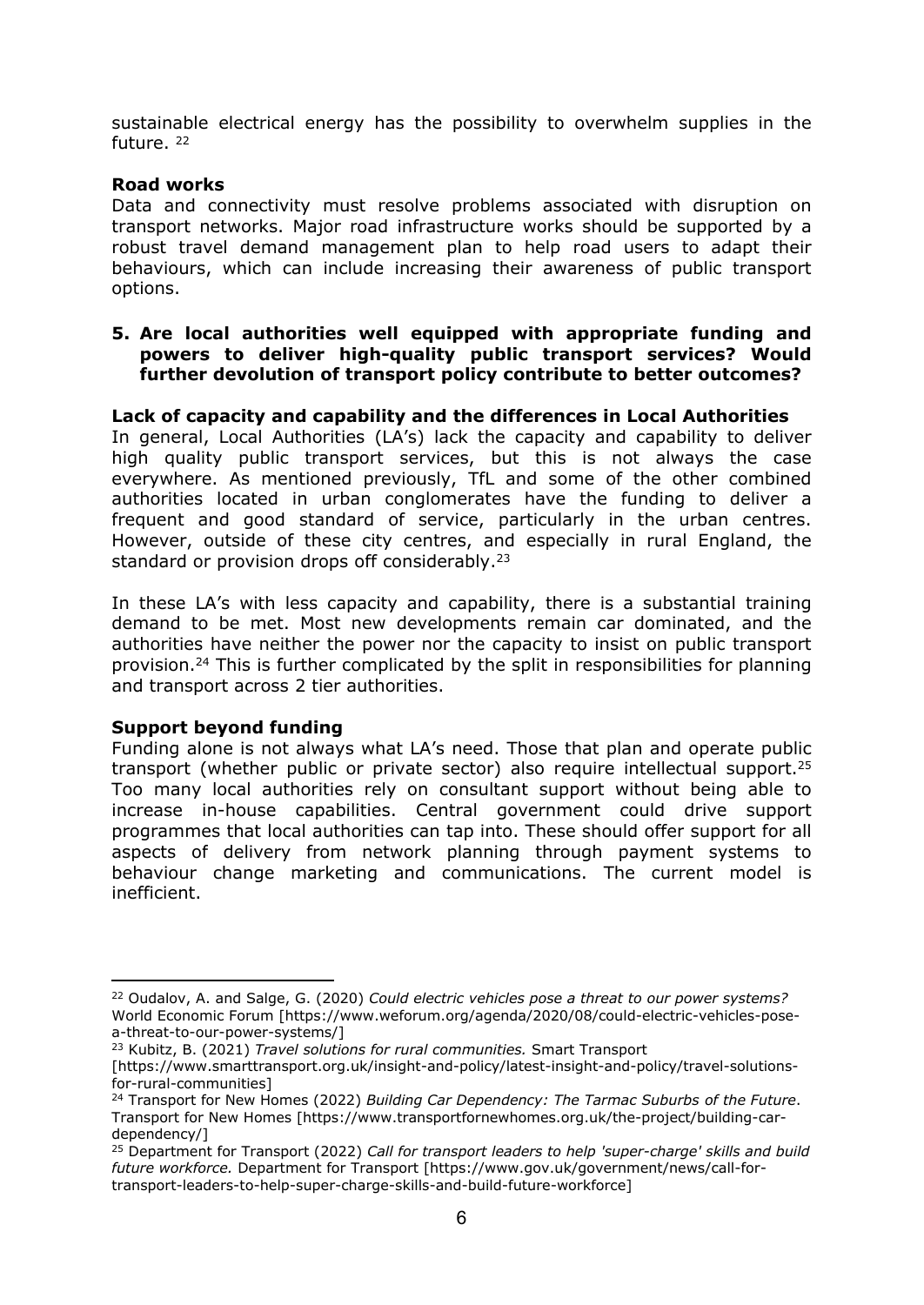### **6. Could better policy coordination across government departments, and between central and local government, improve public transport outcomes? If so, how can this be achieved?**

## **Transport and planning policy in sync**

Integrated transport and land-use planning at the regional level is an absolute necessity for a transfer of car-dependence to public transport usage. A unified approach means they can be mutually supportive in achieving wider social and environmental objectives that public transport supports. Currently the policies in the Department for Transport and Department for Levelling Up, Housing and Communities tend not to be mutually reinforcing and regularly pull in opposite directions. The same occurs between central and local government and within different local authorities.

The National Planning Policy Framework may need reviewing to align it with other transport and decarbonisation objectives. A national strategic plan could help, as would more effective and integrated spatial plans looking at places, people and functionality rather than separated by (generally overlapping and interdependent) topics (e.g., transport and land use). We have spoken about this topic in more detail elsewhere.<sup>26</sup>

We must focus on policy adherence and delivery as well as policy setting. Policy implementation is where the system can unravel as those delivering programmes slowly dilute the impact of the policy as competing needs emerge at a local level.<sup>27</sup> The closer to the coal face things get the more the risk that the policy delivery gets derailed by other pressures.

### 7. **What are the barriers to improving urban public transport, in terms of delivering the necessary infrastructure, increasing connectivity and improving the consumer experience**?

## **Long term funding**

Local authorities need to have the confidence that investment will be consistent and guaranteed over a long period of time to give them the ability to properly plan for the future. Funding should ideally be ringfenced and government must communicate to Local Authorities over what time frame the funding applies and what future funding past this time frame may look like. Local authorities need to be able to think strategically about public transport provision rather than just worrying about the day to day running of the service and bidding for future funding which is too often the case under the current funding regime. $28$ 

## **Behaviour change**

<sup>26</sup> The Transport Planning Society (2020) *State of the Nations: Transport Planning for a Sustainable Future.* The Transport Planning Society

*<sup>[</sup>*https://tps.org.uk/public/downloads/P0\_Ey/SON%20Final%20report%20rev.pdf]

<sup>27</sup> Hudson, B. and Hunter, B. and Peckham, S (2019) *Policy failure and the policy-implementation gap: can policy support programs help?* Policy Design and Practice

<sup>[</sup>https://www.tandfonline.com/doi/full/10.1080/25741292.2018.1540378]

<sup>28</sup> Mallows R. (2021) *Fundamental shift in funding to local level needed to help level up English towns.* National Infrastructure Commission [https://nic.org.uk/news/fundamental-shift-in-fundingto-local-level-needed-to-help-level-up-english-towns-recommends-commission/]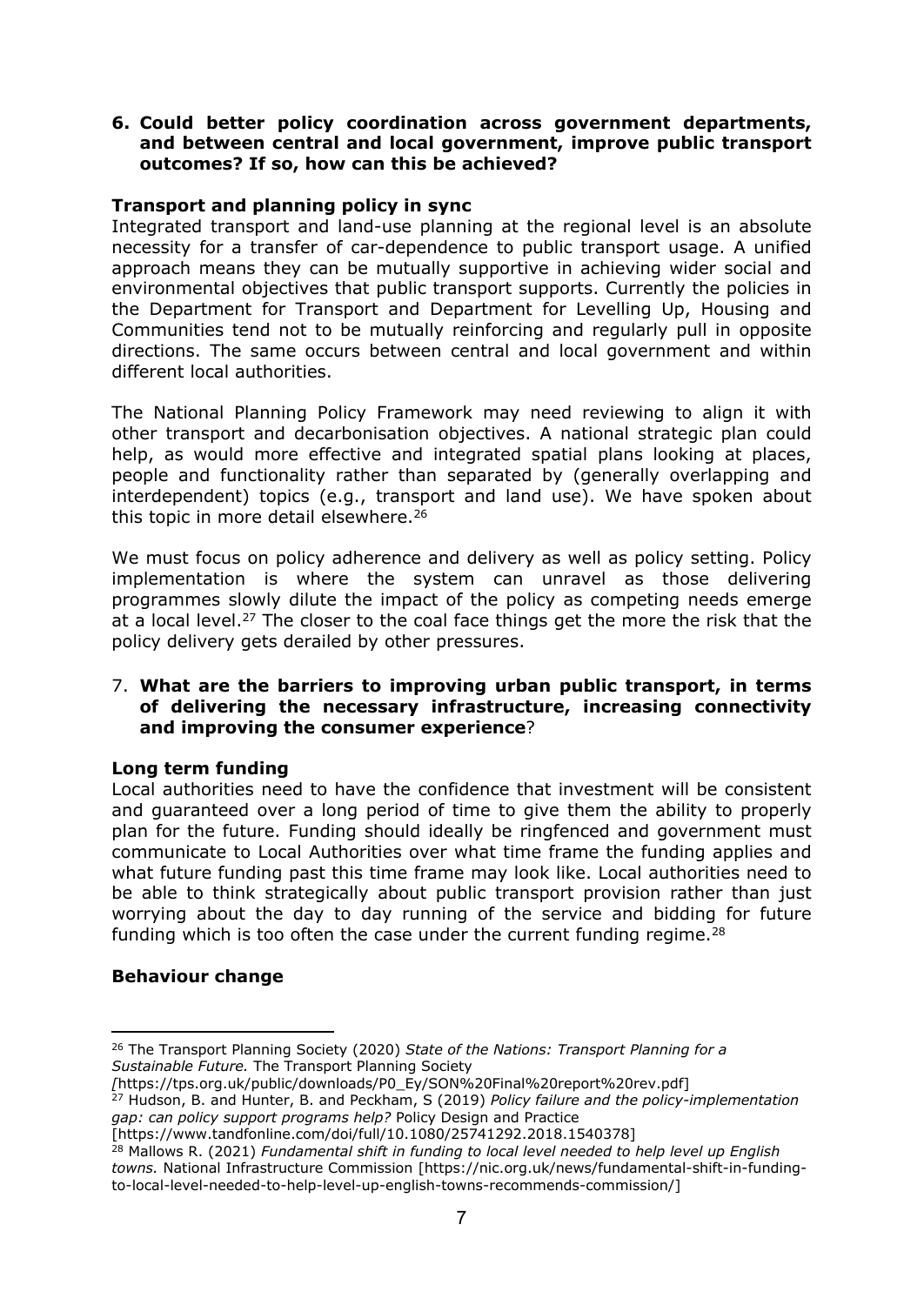The logistics of consultations can act as a barrier to innovative and experimental public transport projects coming to fruition. Poorly conceived and executed public consultations can provide a platform for negative responses making it a lot harder for politicians to accept proposals. We have seen this with recent Low Traffic Neighbourhood consultations.<sup>29</sup> We already know that in many cases innovative, newer initiatives are by their nature likely to be met with scepticism, so we suggest a (new) model of engagement that focuses on behaviour change and encapsulates all audience segments. Engaging communities is necessary and still a hugely important part of project delivery, but this should be centred around the government's own statements on the need for change.

### **8. Are there other important changes, not covered elsewhere in these questions, which would improve matters?**

#### **Unintended consequences**

There are many issues not covered here which will potentially impact public transport. A current example of unintended consequences surrounds the electric vehicle debate. This technological solution to decarbonisation has the risk of further promoting and embedding car ownership and use, with further detrimental impacts on the viability of public transport. Electric vehicle congestion is still congestion even if it's electric powered. The bus remains stuck in a queue, and without some form of user charging, the reduced operating costs of EV's will tip the generalised cost balance further towards EV, inducing car demand and reducing PT patronage.<sup>30</sup>

## **Bibliography**

- 1. Docherty, I. and Marsden, G. (2021) *COVID-19 will have a profound longterm impact on transport policy and travel patterns, but rapid change is less likely.* London School of Economics
- 2. Aston, L. and Currie, G. and Jain, T. (2021) *Evidence of a post-COVID change in travel behaviour – Self-reported expectations of commuting in Melbourne.* Transportation Research
- 3. Baker, F. (2021) *There's A New Nickname For Hybrid Workers – And It Sounds A Bit Rude.* Huffington Post
- 4. Str (2021) *A tale of two travel sentiments: business remains negative while leisure still upbeat.* Str
- 5. Bloom, N. and Mizen, P. and Taneja, S. (2021) *What is the future of commuting to work?* Economics Observatory

<sup>29</sup> Local Government Association (2021) *Stakeholder engagement in an emergency: Lessons from low-traffic neighbourhoods*. Local Government Association

<sup>[</sup>https://www.local.gov.uk/publications/stakeholder-engagement-emergency-lessons-low-trafficneighbourhoods]

<sup>30</sup> Transport Planning Society (2021) *Department for Transport: Decarbonising Transport – A Better,*

*Greener Britain Transport Planning Society's Full Response.* Transport Planning Society [\[https://tps.org.uk/public/downloads/egbH-/TPS-Response-to-TDP-and-COP.pdf\]](https://tps.org.uk/public/downloads/egbH-/TPS-Response-to-TDP-and-COP.pdf)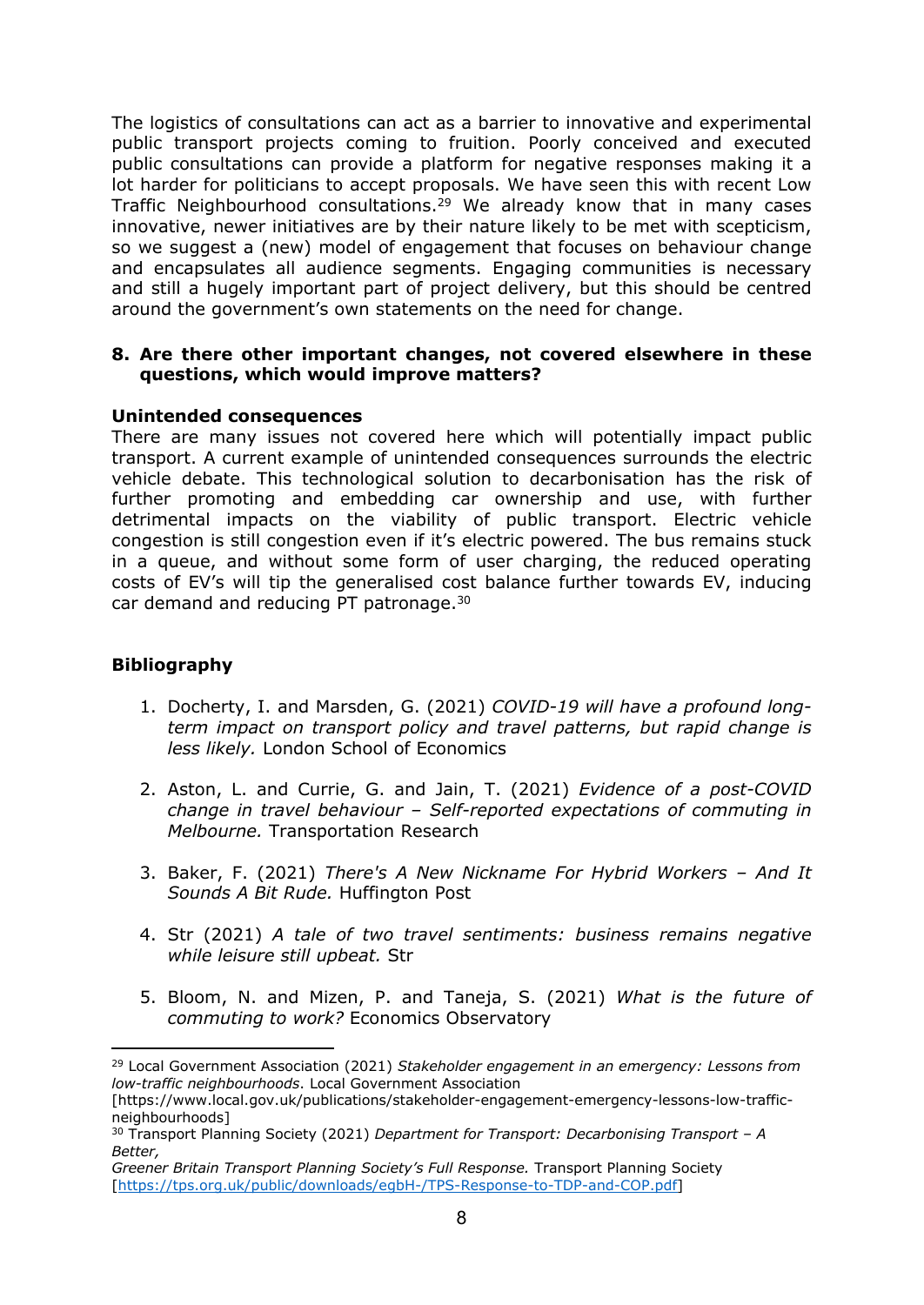- 6. International Association of Public Transport (2020) *Flattening peak travel time: measures to better distribute travel demand. International* Association of Public Transport
- 7. Intelligent Transport (2021) *UK fuel crisis causes 44 per cent increase in demand for Voi e-scooters.* Intelligent Transport
- 8. Fearnley, N. and Hegna Berge, S. and Johnsson, E. (2020) *Patterns of E-Scooter Use in Combination with Public Transport.* Transport Findings
- 9. Transport for London (2021) *TfL announces safety ban of e-scooters on transport network.* Transport for London
- 10.Corman, F. and Marra, A. D. and Sun, L. (2022) *The impact of COVID-19 pandemic on public transport usage and route choice: Evidences from a long-term tracking study in urban area.* Transport Policy
- 11.Department for Transport (2021) *Decarbonising Transport a Better, Greener Britain.* Department for Transport
- 12.Europe Commission (2017) *Electrification of the Transport System.* European Commission
- 13.Curry, A. and Lyons, G. and Rohr, C. and Rothnie, A. and Smith, A. (2021) *Scenario planning for transport practitioners*. Transportation Research Interdisciplinary Perspectives
- 14.PJA (2021) *An analysis of travel and work, pre and post pandemic times*. PJA
- 15.Elliot, J. and Ford, M. and Umar, A (2019) *Smart and integrated ticketing options*. Transport for the South East
- 16.Jaffe E, (2018) *The real benefits of real-time transit data*. Sidewalk Talk
- 17.Andison, P. and Dickie, J. and De Cani, R. and Nothstine, A. and Phillips, D and Tyndall, A (2021) *Transport in London New solutions for a changing city*. London First
- 18.International Association of Public Transport (2018) *Mobility as a Service: with great potential comes great discussion.* International Association of Public Transport
- 19.Collaborative Mobility UK (2019) *Mobility Hubs Guidance*. Collaborative Mobility UK
- 20.Stagecoach (2018) *World's first 'retrospective pricing' rail ticketing app being tested by stagecoach*. Stagecoach
- 21.Oudalov, A. and Salge, G. (2020) *Could electric vehicles pose a threat to our power systems*? World Economic Forum